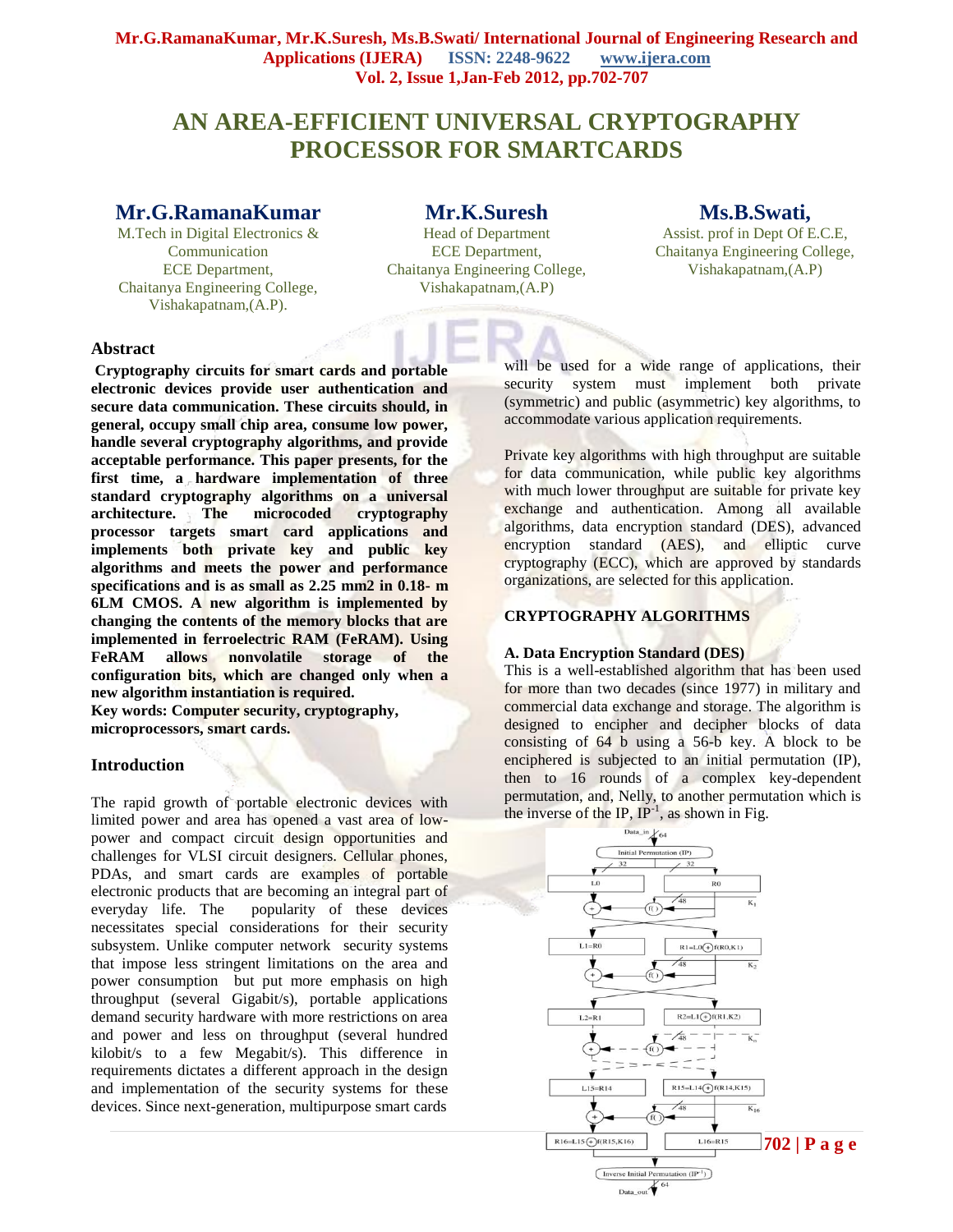The function f() in this figure is the heart of this algorithm and consists of an expansion, XOR, lookup table (LUT), and permutation, as depicted in Fig. 2.

To decipher, it is necessary to apply the very same algorithm to an enciphered message block, using the same key.

Since the processing power of current computers is much higher than those of two decades ago, a brute-force attack (checking all possible key combinations to decipher an encrypted ciphertext) to this algorithm is possible in a relatively short time (possibly as short as a few minutes [21]). For this reason, this algorithm is no longer considered to be a secure algorithm for many applications by the National Institute of Standards and Technology (NIST). A more secure algorithm based on DES which is still supported by NIST is called the triple data encryption algorithm (Triple DES, 3DES, or TDEA) depicted in Fig. 3. In this figure, DES represents encryption and DES<sup>-1</sup> represents decryption. 3DES involves applying DES, then DES<sup>-1</sup>, followed by a final DES to the plain text using three different key options , which results in a cipher text that is much harder to break.

The implementation of DES needs four basic operations only, namely, the XOR, shift, LUT, and permutation, which are relatively simple to implement in hardware. The TDEA also uses the same set of operations as DES.

#### **B. Advanced Encryption Standard (AES)**

AES, also known as Rijndael, is a block encryption algorithm which encrypts blocks of 128 b using a unique key for both encryption and decryption. A block diagram representation of the algorithm is shown in Fig. 4. Three versions of the algorithm are available differing only in the key generation procedure and in the number of rounds the data is processed for a complete encryption (decryption) . AES-128 uses a 128-b key and needs 10 rounds. AES-192 and AES-256, respectively, need 192-b and 256-b keys and 12 and 14 rounds for processing a block of data.



The 128-b input data is considered as  $a^4$  4 array of 8-b bytes (also called "state" in the algorithm). The state undergoes four different operations in each round, except for the final round which has only three operations. These operations are "ByteSub," "ShiftRow," "MixColumn," and "AddRoundKey" operations. "*MixColumn*" is omitted in the final round. Each round of the algorithm needs a 128-b key, which is generated from the input key to the algorithm. The key-scheduler block (not shown in Fig) consists of two sections: the key expansion unit, which expands the input key bits to the maximum number of bits required by the algorithm, and the key selection unit, which selects the required number of bits from the expanded key, for every round. As mentioned before, aside from the key values, all of the steps in all of the rounds are the same except for the last round that *Mix Column* is not present.

Each byte in the state matrix is an element of a Galois Field  $GF(2^8)$ , and all of the operations can be expressed in terms of the field operations. In simple terms,  $2<sup>n</sup>$  is a set of elements each represented by an -bit string of 0's and 1's and two basic operations: addition and multiplication. These two operations are defined such that the closure, associativity, and other field properties are satisfied.

Due to the specific choices of the parameters of the algorithm, this operation can be expressed as a matrix multiplication, which can be implemented using shift and XOR operations. *AddRoundKey* is just a logical XOR operation.



## **C. Elliptic Curve Cryptography (ECC)**

The set of all ( ) pairs satisfying the nonsupersingular elliptic curve equation

$$
Y^2 + xy = x^3 + a_2 x^2 + a_6
$$

are called points on the elliptic curve E, where x, y ,a2 , and  $a_6$  are elements of the  $GF(2^n)$  The *point addition*  $(S=P+Q)$  and *multiplication*  $(R = K.p$  where K is a constant) operations are defined such that both S and R are also points on the elliptic curve E. Moreover, knowing R and P, it is practically impossible to find . This property forms the fundamental foundation of ECC.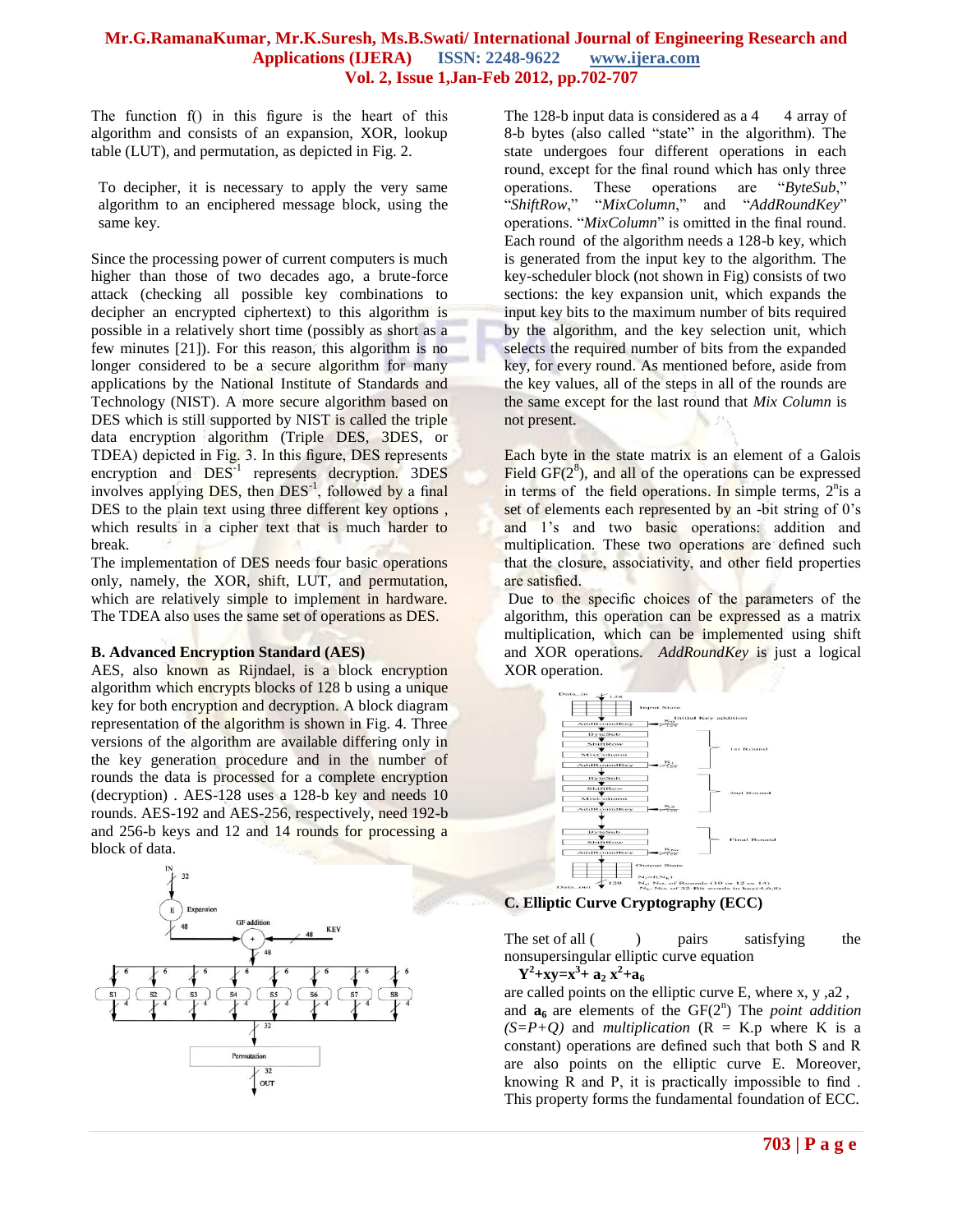

which is the secret key exchange. The basic secretsharing algorithm (ECKAS-DH in [3]), also known as the Diffie–Hellman protocol for key exchange, is pictured in Fig. 5. In brief, both users, A and B, agree on the elliptic curve, a point on and a mathematical basis, such as polynomial basis or normal basis (NB). Each user then chooses a secret key from GF  $(2^m)$ ,  $K_a$  and  $K_b$ and calculates her/his own public key ( $PKa = Ka$ . P and  $Pk_b = K_b$ . P) and sends it to the other user. At this point both users can calculate the secret point both users can calculate the secret point. Note that, although both and are available, only one of them should be used for higher security.

## **CRYPTOGRAPHY ENGINE**

Our procedure for designing this domain-specific processor starts by listing all of the required functional blocks for the selected algorithms followed by the selection of a minimum set of the required blocks that can implement all algorithms. Then, a cost function, which is the area in this case, but could be any other parameter such as power or speed or any combination of several parameters, is defined and calculated for the selected set.

If the cost is larger than the available budget, the complex functional blocks are expressed in terms of simpler blocks by revising the algorithm primitives or by selecting a new mathematical interpretation of the operation. This should be followed by the selection of the minimum set of functional blocks and calculation of the new cost. The procedure should be repeated until the cost criterion is met or the simplest form of the functional blocks is achieved.

The list of operations required by the three algorithms DES, AES, and ECC is shown in Table II. The list is directly derived from the primitives of the algorithms as defined in Section II. Referring to Table I, a design including three independent circuits, each implementing one of these algorithms, needs an area that is much larger than the available area for this application. A reconfigurable architecture at this level is not feasible either, because most of the operations are complex and dedicated to each algorithm, and there are only few operations which are common among the three algorithms.

Our approach to address this problem is to express the high level operations of each algorithm in terms of basic arithmetic and logic operations to maximize the number of common operations among the algorithms and, hence, minimize the overall required chip area. This is challenging for two reasons. First, for DES, the data and the key lengths are fixed at 64 and 56 b, for AES the data length is fixed at 128 b, but the key length could be any of 128, 192, or 256 b, and for ECC both the data and the key lengths are variable ( -bits). Second, DES uses a set of simple logical functions, substitution, and permutation operations, and AES adds to this set a more complicated multiplication which can be implemented using shift and XOR operations, while ECC is based on complex mathematical finite field operations in GF(2) and The field elements used in ECC can be represented in either polynomial basis (PB) or normal basis (NB) [3], [17]–[19]. The hardware implementation of the field operations when using PB requires large silicon area. By using NB, squaring (GF  $SQR$  in Table II) is achieved by a simple circular shift left operation. Furthermore, multiplication is simplified to a series of LUTs, AND, and XOR operations, and inversion is implied to a series of shift and field multiplications.

## **OPERATIONS REQUIRED BY DES, AES, AND ECC AFTER REORGANIZATION OF PRIMITIVES**



Table shows the list of all required functional blocks for the desired algorithms after expressing the basic primitives in terms of simple operations. The table reveals that the algorithms may be implemented using much simpler operations that also maximize the number of common blocks among them. Based on the information in Table, we are proposing the crypto processor. This design implements all of the required micro operations for the three algorithms and provides algorithm agility by updating the contents of its memory blocks.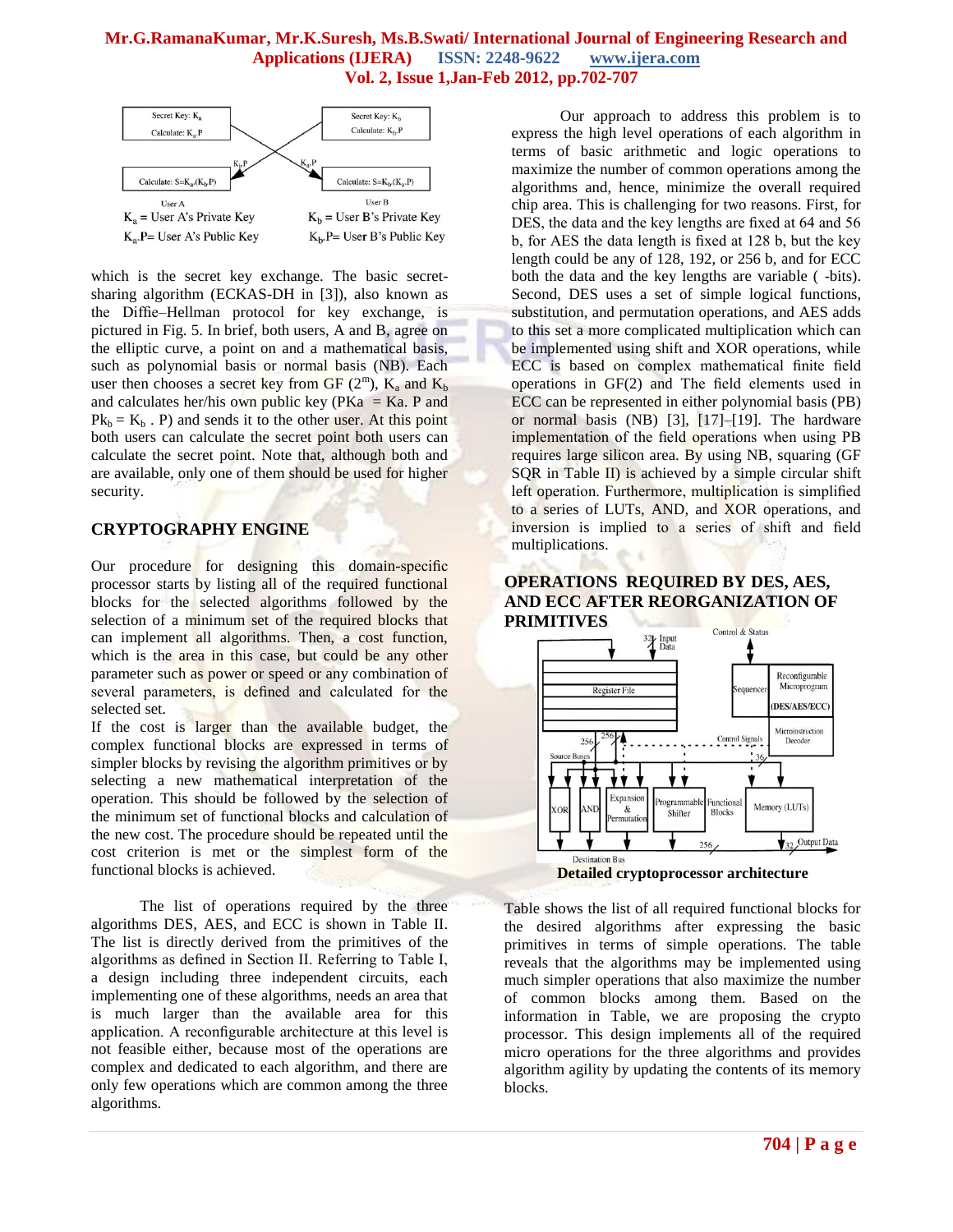#### **CRYPTOPROCESSOR SPECIFICATIONS**

This section includes three subsections. Section IV-A explains the architecture of the designed cryptoprocessor, which is followed by the details of its initialization and interface with the host CPU in Section IV-B. Section IV-C introduces the Microinstruction set and the Microprograms for the implemented algorithms in the cryptoprocessor.

#### *A. Architecture*

A microprogrammed control unit (Fig. 7) controls the data path and implements the algorithm agility. The design uses a 32-b bidirectional data bus and a 9-b address bus and a 13-b control bus to communicate to the host CPU. The host CPU uses these signals to write/read the algorithm inputs/outputs to/from the memory-mapped cryptoprocessor registers in addition to the updating the configuration memories (microprogram and LUTs) that define the function of the cryptoprocessor.



Fig. Cryptoprocessor controller and its subblock interconnections.

#### Data Manipulation Command

Program Control Command

|                          | 20 19 | 16 15 |             |                                                     |
|--------------------------|-------|-------|-------------|-----------------------------------------------------|
|                          |       |       |             | Operation ABUS BBUS Dest. Control Next µinstruction |
| (encoded) Reg. Reg. Reg. |       |       | Operation ! | Address                                             |

*Fig. Cryptoprocessor microinstruction format.*

#### **TYPICAL FeRAM AND SRAM CHARACTERISTICS**

|             | Type    | Read mode | Size   | Area<br>(mm <sup>2</sup> ) | Power<br>$(mW/V^2)$<br>MHz) | Access<br>Time (ns) |
|-------------|---------|-----------|--------|----------------------------|-----------------------------|---------------------|
| FeRAM       | NonVol. | Dest.     | 256X32 | 0.26                       | 0.0213                      | 50                  |
| <b>SRAM</b> | Vol.    | NonDest.  | 256X32 | 0.35                       | 0.0163                      | 1.9                 |

#### **IMPLEMENTATION DETAILS**

This section highlights the implementation techniques used in the hardware and/or the microcodes of DES, AES, and ECC algorithms.

## *A. DES*

The parameters used in the main flow of DES depicted in Fig. are 32 b wide and the implementation of the operations in each round is straightforward [1]. However, the operations required for the f()-box shown in Fig. 2 are slightly modified to match the architecture. Note that the key scheduler is also modified to have its output match the changes in the f()-box.

#### *B. AES*

Section II along with Fig. 4 introduced AES operations. This section focuses on the subtleties of three fundamental operations (and their inverses) that are critical to their area-efficient implementation.

## **NO. OF CLOCK CYCLES REQUIRED PER ALGORITHM.**

|               | Encryption | Decryption |  |  |  |
|---------------|------------|------------|--|--|--|
| <b>DES</b>    | 248        | 248        |  |  |  |
| <b>AES</b>    | 951        | 2036       |  |  |  |
| $ECC-83$      |            | 1,367,114  |  |  |  |
| $ECC-83$      | 3,414,850  |            |  |  |  |
| <b>ECC-83</b> | 5,739,898  |            |  |  |  |
| $ECC-83$      | 15,945,058 |            |  |  |  |
| $ECC-83$      |            | 19,297,332 |  |  |  |

## *C. ECC*

The point multiplication in ECC is the basic operation of this algorithm, and, instead of times the addition of the point to itself, it is more efficient to use the binary ex-pansion of and use a set of doubling and addition to find, as presented in [11]. The point-doubling operation is carried out by the point-doubling microcode and the point addition operation is performed by the point addition microcode. Both of these microcodes use field multiplication and inversion subroutine microcodes. Field addition and doubling is cheap (XOR and Circular shift left) and is done in the point multiplication main routine. It should be emphasized that, since all of the computations are performed in a single basis (ONB), there is no need for the basis conversion, and, hence, no basis conversion overhead is associated with this design.

#### **AREA AND POWER REQUIREMENTS**

We used the Verilog Hardware Description Language to realize the crypto processor and Synopsys to synthesize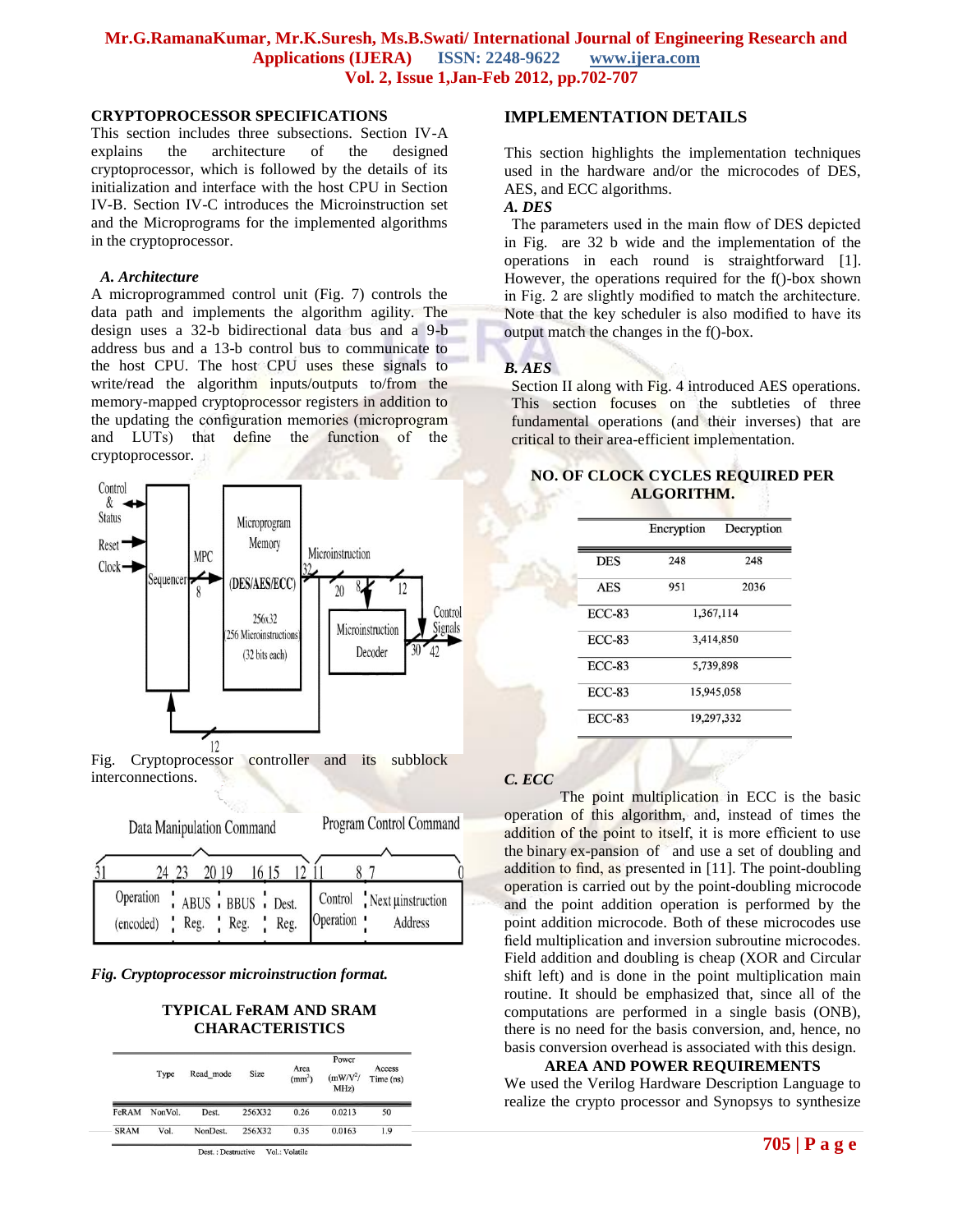the RTL code using TSMC 0.18- m CMOS standard cell library and SRAM memory blocks. In addition to five memory blocks 27 874 standard cells and 18 350 nets are present in the design. Cadence First Encounter was then used to place and route the layout of the crypto processor, resulting in the layout shown in Fig. 11 with a  $core area of 2.25 mm (1.5 mm)$  1.5 mm), which is 9% of total available chip area.



**DESIGN PERFORMANCE**

We used Verilog-XL to simulate both the RTL and gatelevel net lists of the designed cryptoprocessor. The simulated performance of the post-layout design is summarized in Table IX (for all three algorithms) and in Fig. 13 (for ECC only). The first two rows of Table IX show that the throughput of encryption and decryption of DES and encryption of AES algorithms are much higher than the maximum data transfer rate for contact- less smart cards, at 847.5 kb/s [8]; hence, for more powerrestricted applications, the clock frequency can be lowered for these cases to reduce the power consumption. Also, note that, for ECC, the performance is measured in point multiplication per second (PM/s) rather than bits per second (b/s), because ECC is mainly used for secret key exchange and authentication purposes which both use point multiplication as the basic operation. The ECC performance plot in Fig. 13 shows that highly secure applications (239 254 b ECC) need to spend around 1.5 s for secret key exchange or a point multiplication, while medium (131, 155 b) and low (83 b) security applications can perform the same operations in less than a second. Moreover, it is possible to trade performance with area and power in this implementation. For example, higher performance can be obtained by running the processor at higher frequencies—up to 25 MHz for the current design—(increasing power consumption) and/or using pipelining (increasing area), for more performance-demanding applications. It is worth mentioning that the performance listed in Table IX and Fig. 13 for ECC are based on the worst case scenario mentioned in Section IV-C.

As mentioned in Section I, there is no published work of a single hardware implementation that supports DES, AES, and ECC available for comparison. Table I lists several recent publications of hardware and software implementations of cryptography algorithms contrasted with the implementation described in this paper. Moreover, the original proposal d**o**cuments of Rijndael to the AES selection committee by the algorithm designers indicates that the fastest implementation of AES-128 on Intel 8051 needs 3168 CPU cycles (each CPU cycle is 12 clock cycles) [33] and 1016 bytes of code, and its implementation on Motorola 68HC08 needs 8390 clock cycles and 919 bytes of memory [33]. Our implementation, however, needs 248 clock cycles and uses 92 bytes of microcode only, which is abut 40 times faster and 10 times more code-size efficient compared to the referenced implementations.



## **THROUGHPUT ESTIMATES FOR THE CRYPTOPROCESSOR OPERATING AT f= 13:56 MHz**

## **DISCUSSION**

In this section, we address a few extra features that can be added to the design in the future to enhance its capabilities. First, the design currently uses a 256 32 microprogram memory, while the maximum number of microcode words needed by DES, AES, and ECC are 46, 150, and 60, respectively. Thus, in the current design, the microcode for all three algorithms can be stored in the microprogram memory and the algorithm instantiation is accomplished by changing the LUT contents only. In a more area-limited application, the memory size can be reduced to 150 words (%mm reduction). In this case, the microprogram memory contents, in addition to the LUT contents, need to be updated by the host CPU during an algorithm change. Second, the ECC multiplication is currently performed in a firmware loop which degrades the performance due to the regular fetching of the loop microcode. A hardware implementation of this instruction can improve the ECC performance by 200%–